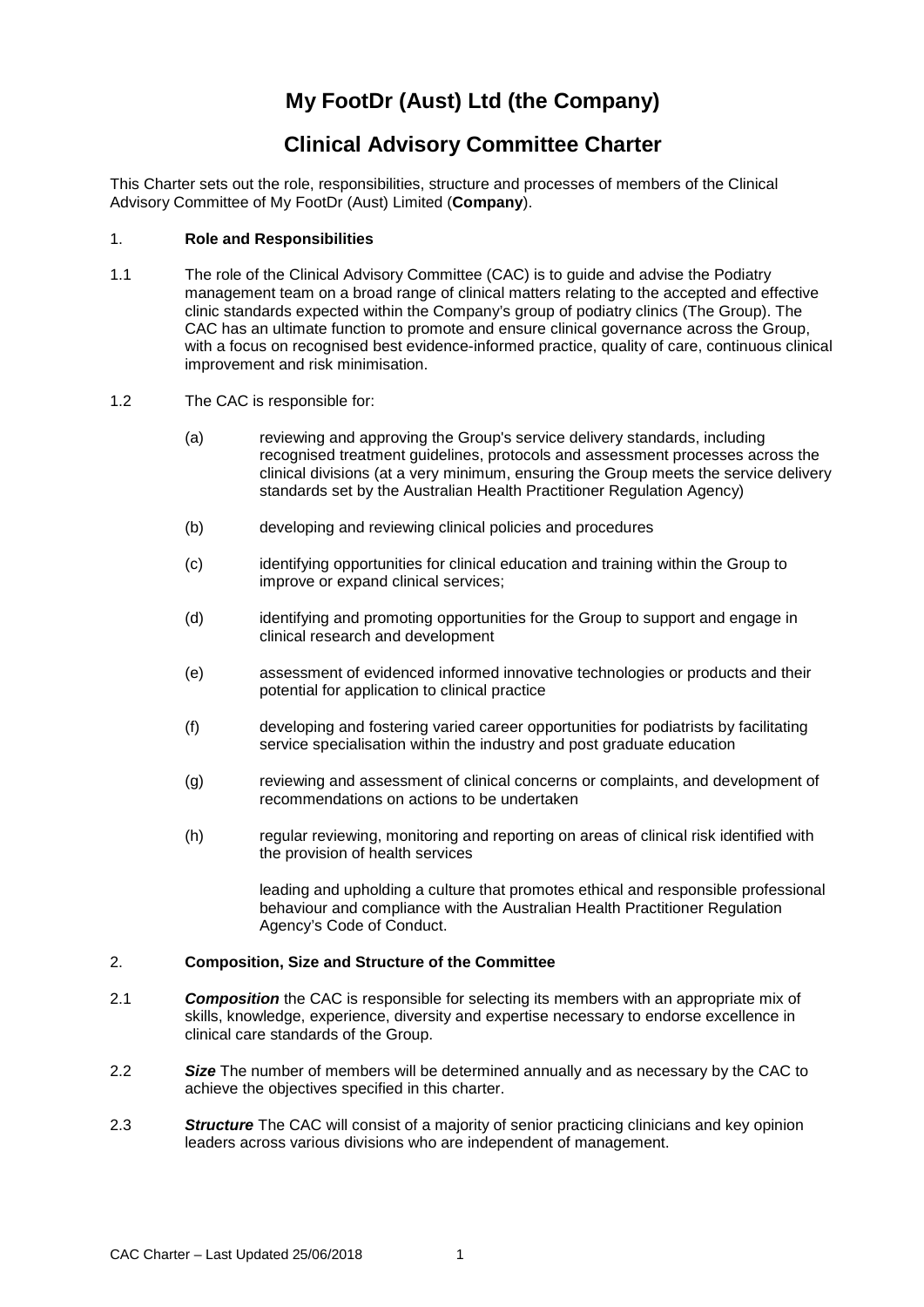2.4 *Qualifications* The CAC, along with senior management, is responsible for reviewing its composition, skills and experience in relation to appointments and re-elections, including preparing a description of the role and responsibilities

### 2.5 **Tenure**

(a) The CAC will review annually its composition and the duration of terms served by members, including the role of the chair, with the aim of maintaining an appropriate mix of skills, experience, expertise and diversity on the CAC.

#### 3. **Appointment and Responsibilities of the Chair**

- 3.1 The Chair will be appointed by the directors of Allsports (Aust) Limited and will be a titled senior practicing clinician who the directors believe brings the qualities and qualifications to ensure the Committee's objectives are achieved.
- 3.2 The responsibilities of the Chair are to:
	- (a) maintain effective communication between the CAC and management;
	- (b) lead the CAC;
	- (c) ensure the efficient organisation and conduct of the CAC's function;
	- (d) brief all members in relation to issues arising at CAC meetings;
	- (e) support the CEO, COO and management in their communications with the Company's staff

#### 4. **CAC Meetings**

- 4.1 The CAC shall meet at least six (6) times per year, and otherwise as often as the members determine necessary for the duties and responsibilities to be fulfilled.
- 4.2 The Chair is responsible for distributing meeting papers to members prior to each meeting.
- 4.3 A quorum for a CAC meeting shall be determined by a majority of members in attendance.
- 4.4 The Chair is responsible for the conduct of all meetings, including briefing all members, and senior management in relation to the issues arising at CAC meetings.
- 4.5 All motions in relation to endorsement or approval are to be decided by majority with no casting vote.
- 4.6 Minutes of each CAC meeting shall be prepared by the Chair promptly following the meeting and circulated to the members, CEO and COO.

#### 5. **Ethical Standards and Legal Duties**

- 5.1 Each member shall abide by the terms of the Company's Code of Conduct and are expected to uphold the ethical standards and behaviour described in that Code.
- 5.2 *Duties* The CAC will operate in a manner reflecting the values of the Group and in accordance with all applicable laws and regulations.
- 5.3 *Conflicts of interest* Each member has a duty not to place themselves in a position which gives rise to a real or substantial possibility of conflict, whether it be a conflict of interest or conflict of duties.
- 5.4 *Material personal interest* In addition to the above each member must give notice to the other members of any matter in which he or she has a material personal interest that relates to